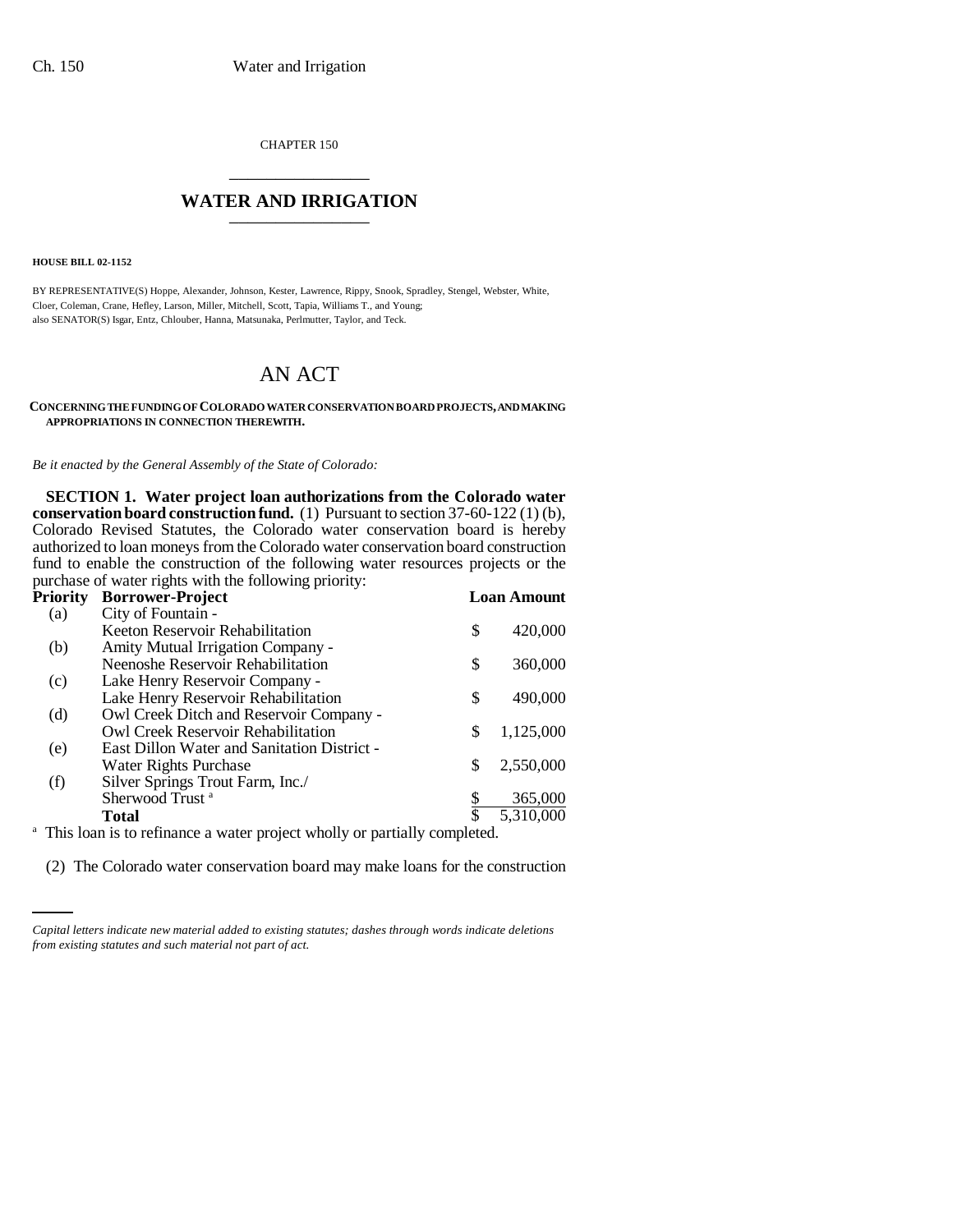Water and Irrigation Ch. 150

of the projects specified in subsection (1) of this section from such moneys as are or may hereafter become available to the Colorado water conservation board construction fund. Said loans shall be in the amounts listed in subsection (1) of this section plus or minus such amounts, if any, as may be justified by reason of ordinary fluctuations in construction costs as indicated by the engineering cost indices applicable to the types of construction required for each project or as may be justified by reason of changes in the plans for a project due to differing or unforeseen site conditions, errors or omissions in the plans and specifications, changes instituted by regulatory agencies, or changes in material quantities beyond contract limits.

(3) Pursuant to section 37-60-120 (1), Colorado Revised Statutes, the board shall require such terms and conditions in such contracts as will ensure repayment of moneys made available by it. The board shall not disburse any moneys for any loan authorized by subsection (1) of this section unless and until it is satisfied, at its sole discretion, that the recipient of any such loan will be able to make repayment pursuant to the terms and conditions established by the board and by subsection (1) of this section.

**SECTION 2. Water project loan authorizations from the severance tax trust fund perpetual base account.** (1) Pursuant to section 39-29-109 (1) (a) (I), Colorado Revised Statutes, the Colorado water conservation board is hereby authorized to loan moneys from the severance tax trust fund perpetual base account to enable the construction of the following water resources projects with the following priority:

| <b>Priority</b> | <b>Borrower-Project</b>                                                               |    | <b>Loan Amount</b> |
|-----------------|---------------------------------------------------------------------------------------|----|--------------------|
| (a)             | Parker Water and Sanitation District -                                                |    |                    |
|                 | Rueter Hess Dam and Reservoir                                                         |    |                    |
|                 | Construction <sup>a</sup>                                                             | S. | 15,000,000         |
| (b)             | Larimer County -                                                                      |    |                    |
|                 | Dry Creek Flood Mitigation Project                                                    |    | 11,000,000         |
|                 | <b>Total</b>                                                                          |    | 26,000,000         |
|                 | <sup>a</sup> This loan is to refinance a water project wholly or partially completed. |    |                    |

(2) The Colorado water conservation board may make loans for the construction of the projects specified in subsection (1) of this section from such moneys as are or may hereafter become available to the severance tax trust fund perpetual base account. Said loans shall be in the amounts listed in subsection (1) of this section plus or minus such amounts, if any, as may be justified by reason of ordinary fluctuations in construction costs as indicated by the engineering cost indices applicable to the types of construction required for each project or as may be justified by reason of changes in the plans for a project due to differing or unforeseen site conditions, errors or omissions in the plans and specifications, changes instituted by regulatory agencies, or changes in material quantities beyond contract limits.

(3) Pursuant to section 37-60-120 (1), Colorado Revised Statutes, the board shall require such terms and conditions in such contracts as will ensure repayment of moneys made available by it. The board shall not disburse any moneys for any loan authorized by subsection (1) of this section unless and until it is satisfied, at its sole discretion, that the recipient of any such loan will be able to make repayment pursuant to the terms and conditions established by the board and by subsection (1) of this section.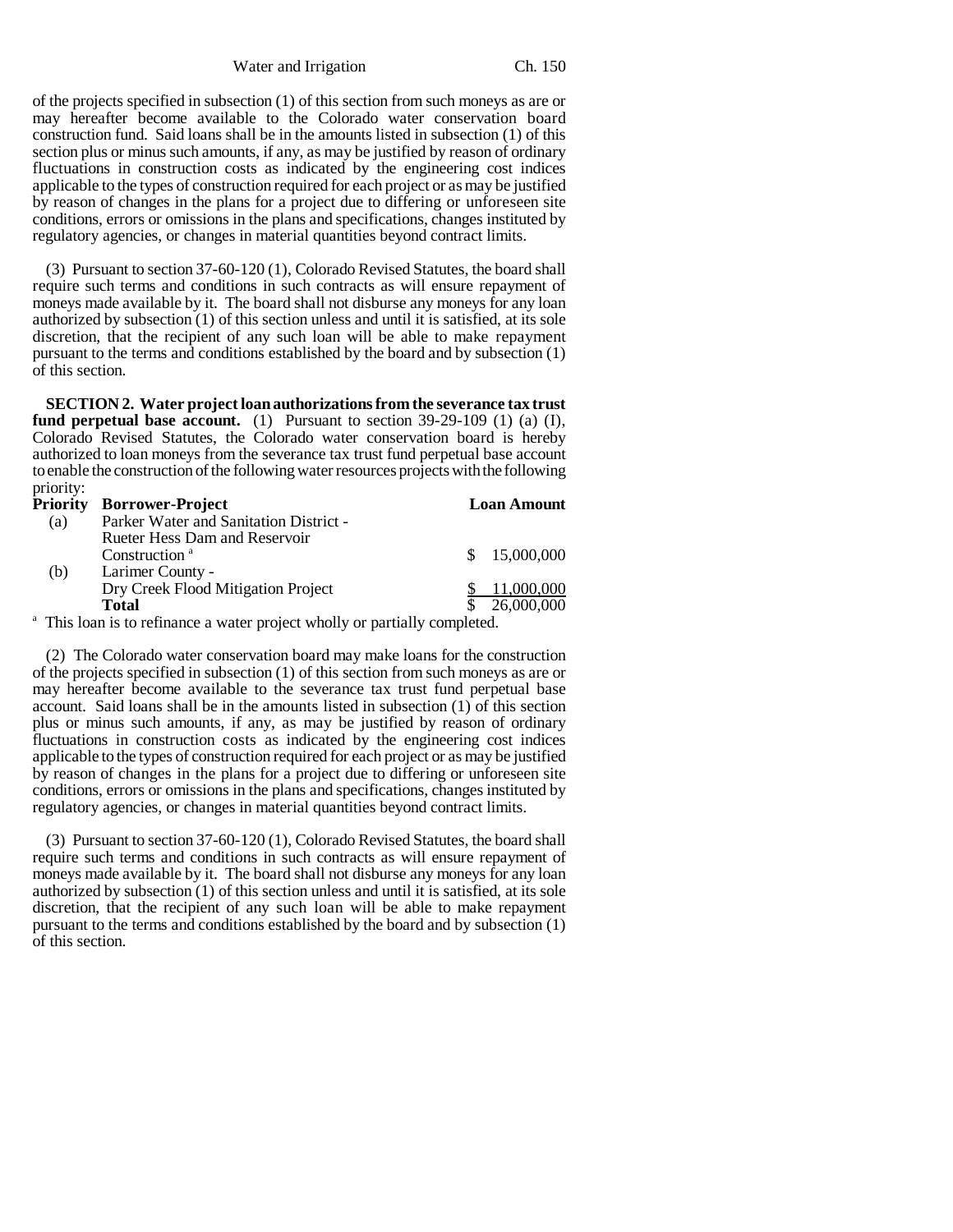## **SECTION 3. Decreases to prior water project loan authorizations from the Colorado water conservation board construction fund.**

| <b>Borrower-</b><br>Project     | Prior<br><b>Authority</b> | <b>Prior</b><br><b>Amount</b> | <b>Decrease</b>              | Amount<br>Remaining |
|---------------------------------|---------------------------|-------------------------------|------------------------------|---------------------|
| Pagosa Area Water               | HB 93-1273                |                               | \$1,912,000 \$1,912,000      | \$0                 |
| and Sanitation District -       |                           |                               |                              |                     |
| <b>Stevens Lake Enlargement</b> |                           |                               |                              |                     |
| Powderhorn                      | SB 97-008                 | S                             | 525,000 \$ 525,000           | \$0                 |
| <b>Metropolitan District</b>    |                           |                               |                              |                     |
| I Utility Enterprise-           |                           |                               |                              |                     |
| Robbins Reservoir               |                           |                               |                              |                     |
| Rehabilitation                  |                           |                               |                              |                     |
| Redmesa Ward                    | HB 95-1155                |                               | $$2,250,000$ \$2,250,000 \$0 |                     |
| Reservoir and                   |                           |                               |                              |                     |
| Ditch Company -                 |                           |                               |                              |                     |
| Redmesa Ward                    |                           |                               |                              |                     |
| Reservoir Rehabilitation        |                           |                               |                              |                     |
| and Enlargement                 |                           |                               |                              |                     |
| Windsor Canal                   |                           |                               |                              |                     |
| and Reservoir                   | HB 98-1189                | \$                            | 925,000 \$ 925,000           | \$0                 |
| Company -                       |                           |                               |                              |                     |
| <b>Big Windsor Reservoir</b>    |                           |                               |                              |                     |
| <b>Pump Station</b>             |                           |                               |                              |                     |
| <b>Totals</b>                   |                           |                               | \$5,612,000 \$5,612,000      | S 0                 |

**SECTION 4. Decreases to prior water project loan authorizations from the severance tax trust fund perpetual base account.**

| Borrower-           | <b>Prior</b>                       | <b>Prior</b>  |                 | Amount           |
|---------------------|------------------------------------|---------------|-----------------|------------------|
| <b>Project</b>      | <b>Authority</b>                   | <b>Amount</b> | <b>Decrease</b> | <b>Remaining</b> |
|                     | Northern Colorado HB 98-1189       | \$900,000     | \$900,000       | \$0              |
| Water Association - |                                    |               |                 |                  |
|                     | Purchase of Wells and Water Rights |               |                 |                  |
| <b>Totals</b>       |                                    | \$900,000     | \$900,000       | \$0              |

**SECTION 5. Repeal.** 37-60-121 (6.1), Colorado Revised Statutes, is repealed as follows:

**37-60-121. Colorado water conservation board construction fund - creation of - nature of fund - funds for investigations - contributions - use for** augmenting the general fund - funds created.  $(6.1)$  In order to eliminate any doubt as to the effect of the delay in transferring moneys originally scheduled to be transferred as of July 1, 1989, the general assembly hereby authorizes the Colorado water conservation board, pursuant to section  $37-60-122(1)(b)$ , and notwithstanding the said delay, to enter into a binding agreement with the secretary of the United States department of the interior to contribute, on a nonreimbursable basis, five million six hundred thousand dollars for the construction of the Ridges Basin dam of the Animas-La Plata project, said sum to be expended from such moneys as are or may hereafter become available to the Colorado water conservation board construction fund, and hereby reaffirms its authorization for the Colorado water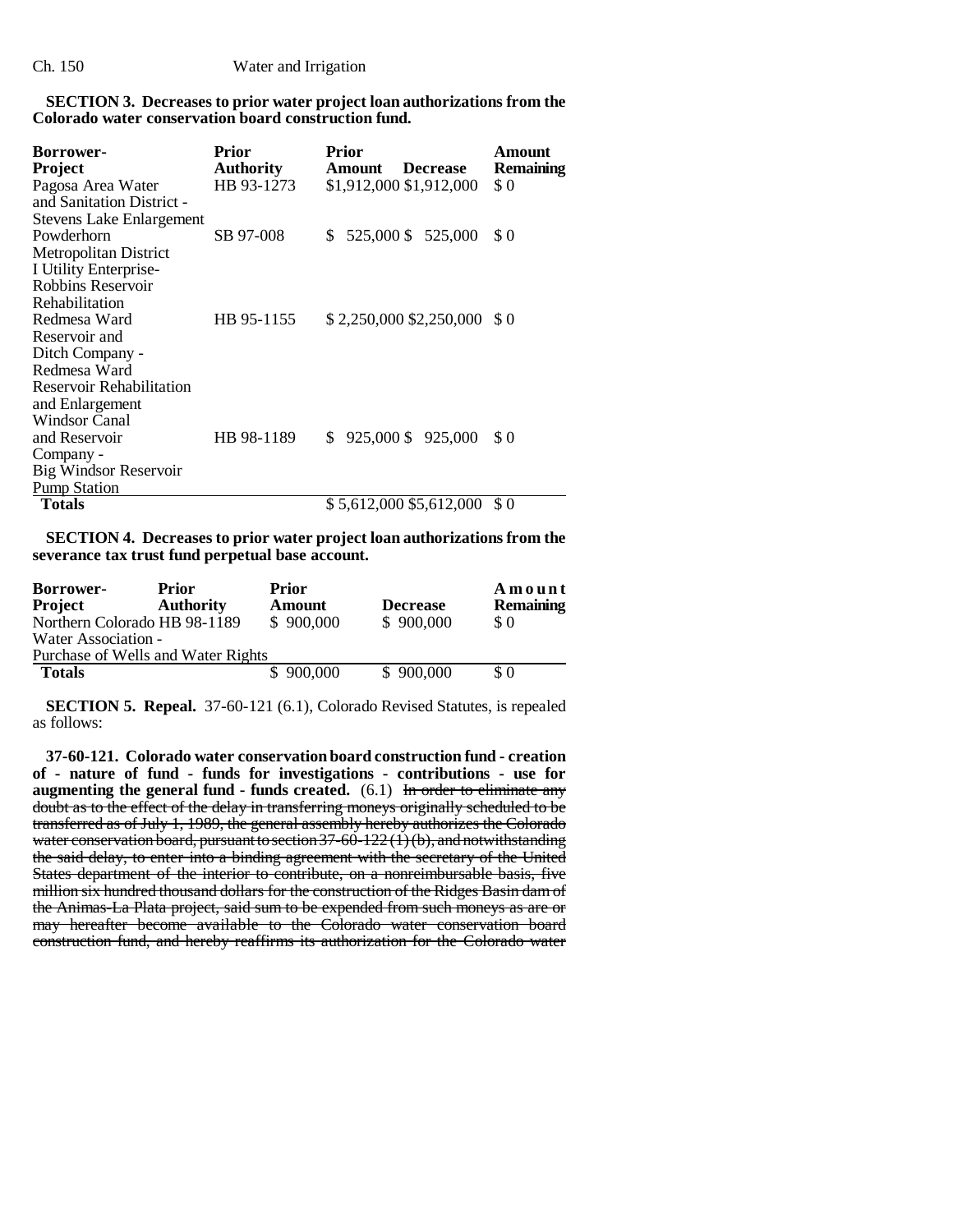Water and Irrigation Ch. 150

resources and power development authority to proceed to consider the Ridges Basin dam of the Animas-La Plata project contained in Senate Joint Resolution No. 6, passed at the 1982 regular session of the general assembly, with the expectation that the share of the authority for the Ridges Basin dam will not exceed two million eight hundred thousand dollars, which sum is in addition to those sums previously committed by the authority to the Animas-La Plata project.

**SECTION 6. Animas-La Plata project appropriation transfer.** Any remaining unreserved moneys previously authorized to be contributed for the construction of the Ridges Basin dam of the Animas-La Plata project shall be returned to the Colorado water conservation board construction fund.

**SECTION 7. Colorado water conservation board data collection appropriation.** (1) In addition to any other appropriation, there is hereby appropriated, out of any moneys in the Colorado water conservation board construction fund not otherwise appropriated, to the Colorado water conservation board, the sum of two hundred ninety-five thousand dollars (\$295,000), or so much thereof as may be necessary, for satellite monitoring and data collection efforts related to flood forecasting and warning, in-stream flow monitoring, compact protection, and decision support systems.

(2) The moneys appropriated in subsection (1) of this section shall remain available for the designated purposes until they are fully expended.

**SECTION 8. Satellite monitoring system maintenance - appropriation.** (1) In addition to any other appropriation, there is hereby appropriated, out of any moneys in the Colorado water conservation board construction fund not otherwise appropriated, to the department of natural resources for allocation to the division of water resources, the sum of three hundred four thousand dollars (\$304,000), or so much thereof as may be necessary, for the maintenance of the satellite monitoring system established and operated pursuant to section 37-80-102 (10), Colorado Revised Statutes.

(2) The moneys appropriated in subsection (1) of this section shall remain available for the designated purposes until they are fully expended.

**SECTION 9. Closed basin well rehabilitation - appropriation.** (1) The Colorado water conservation board is hereby authorized to participate in the rehabilitation of groundwater wells in order to meet water quality and production requirements of the Closed Basin project located in the San Luis valley.

(2) In addition to any other appropriation, there is hereby appropriated, out of any moneys in the Colorado water conservation board construction fund not otherwise appropriated, to the Colorado water conservation board for allocation to the Rio Grande water conservation district, the sum of two hundred thousand dollars (\$200,000), or so much thereof as may be necessary, for rehabilitating or redrilling Closed Basin project groundwater wells in the San Luis valley.

(3) The moneys appropriated in subsection (2) of this section shall remain available for the designated purposes until the project is completed.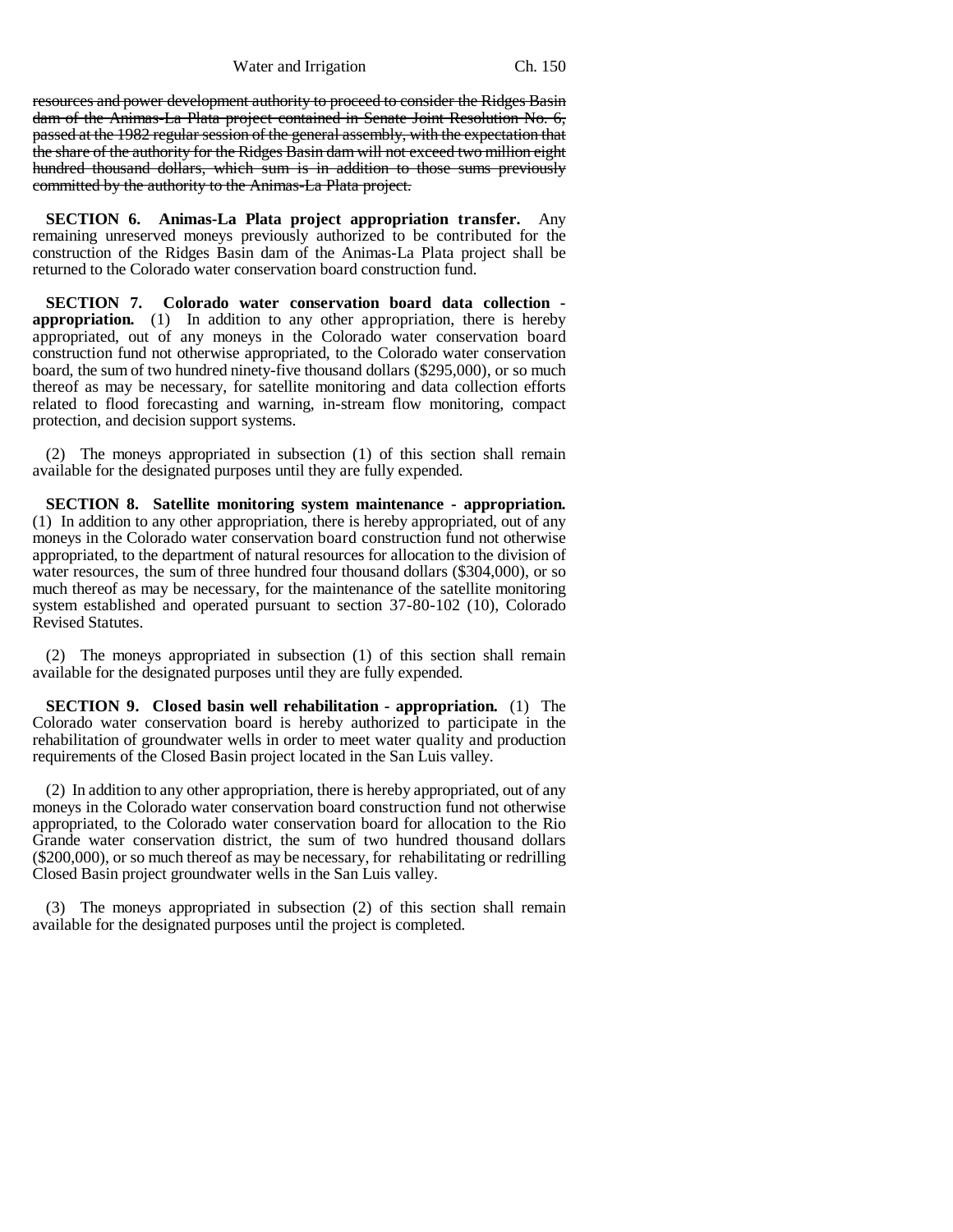### Ch. 150 Water and Irrigation

**SECTION 10. Long Hollow/Redmesa Ward reservoir feasibility study appropriation.** (1) The Colorado water conservation board is hereby authorized to participate in a water storage facility feasibility study in the La Plata river basin in southwest Colorado. The purpose of the study is to evaluate construction of a new reservoir on Long Hollow at the lower end of the basin and enlargement of the existing Redmesa Ward reservoir.

(2) In addition to any other appropriation, there is hereby appropriated, out of any moneys in the Colorado water conservation board construction fund not otherwise appropriated, to the Colorado water conservation board for allocation to the La Plata water conservancy district, the sum of four hundred forty-five thousand dollars (\$445,000), or so much thereof as may be necessary, to refinance a feasibility study wholly or partially completed and other pre-construction activities associated with the Long Hollow/Redmesa Ward projects.

(3) The moneys appropriated in subsection (2) of this section shall remain available for the designated purposes until the project is completed.

**SECTION 11. Fountain creek watershed project - appropriation.** (1) The Colorado water conservation board is hereby authorized to participate in a watershed study along Fountain creek in the city of Colorado Springs and adjacent areas of El Paso, Pueblo, and Teller counties, Colorado. The purposes of the study are to define specific flood mitigation measures to lessen flood severity and reduce future flood and erosion damages along Fountain creek.

(2) In addition to any other appropriation, there is hereby appropriated, out of any moneys in the Colorado water conservation board construction fund not otherwise appropriated, to the Colorado water conservation board for allocation to the city of Colorado Springs, the sum of three hundred thousand dollars (\$300,000), or so much thereof as may be necessary, for costs associated with the completion of the Fountain creek watershed project.

(3) The moneys appropriated in subsection (2) of this section shall remain available for the designated purposes until the project is completed.

**SECTION 12. Continuation of the South Platte River decision support system - appropriation.** (1) The Colorado water conservation board is hereby authorized to expend up to two million dollars (\$2,000,000) from the Colorado water conservation board construction fund to continue development of the South Platte river decision support system, development of the necessary databases, and collection of the required water resources information for the development of the surface and groundwater models, consumptive use models, and overall water budget model associated with the decision support system.

The amounts appropriated in this section are in addition to amounts appropriated previously for the South Platte river decision support system. The moneys appropriated in subsection (1) of this section shall remain available for the designated purposes until the project is completed.

**SECTION 13. Statewide drainage criteria manual - appropriation.** (1) The Colorado water conservation board is hereby authorized to expend up to one hundred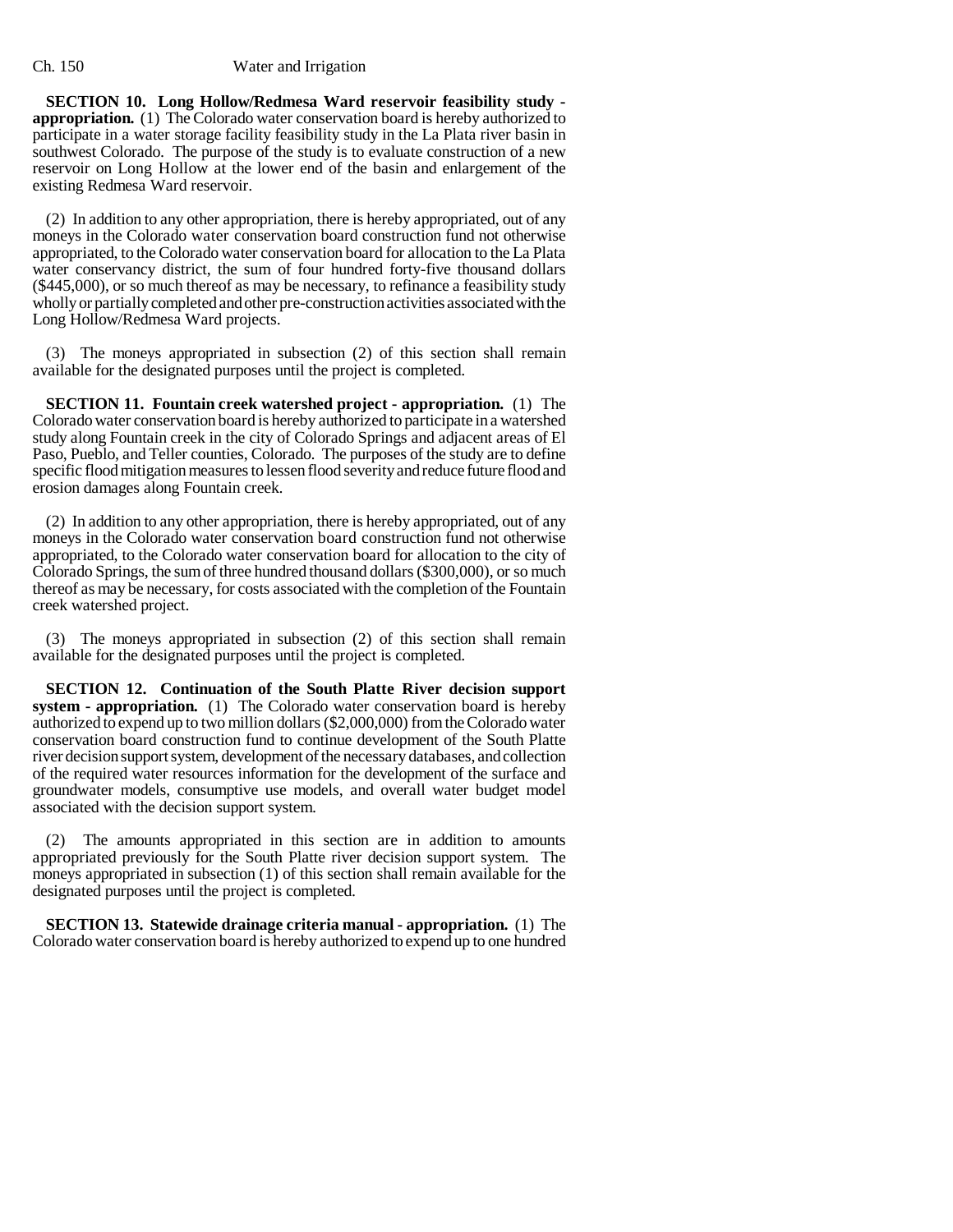fifty thousand dollars (\$150,000) from the Colorado water conservation board construction fund to complete the preparation of a drainage and floodplain management criteria manual for the state of Colorado.

(2) The moneys appropriated in subsection (1) of this section shall remain available for the designated purposes until the project is completed.

**SECTION 14. Floodplain mapping - appropriation.** (1) In addition to any other appropriation, there is hereby appropriated, out of any moneys in the Colorado water conservation board construction fund not otherwise appropriated, to the Colorado water conservation board, the sum of one hundred thousand dollars (\$100,000), or so much thereof as may be necessary, to complete new or revised floodplain maps.

(2) The moneys appropriated in subsection (1) of this section shall remain available for the designated purposes until the project is completed.

**SECTION 15. Continuation of the Chatfield reservoir reallocation study appropriation.** (1) The Colorado water conservation board is hereby authorized to expend up to one hundred ninety-two thousand five hundred dollars (\$192,500) from the Colorado water conservation board construction fund to continue development of the Chatfield reservoir reallocation study.

The amounts appropriated in this section are in addition to amounts appropriated previously for the Chatfield reservoir reallocation study. The moneys appropriated in subsection (1) of this section shall remain available for the designated purposes until the project is completed.

**SECTION 16. Continuation of the Colorado water conservation board document imaging system - appropriation.** (1) In addition to any other appropriation, there is hereby appropriated, out of any moneys in the Colorado water conservation board construction fund not otherwise appropriated, to the Colorado water conservation board, the sum of one hundred fifty thousand dollars (\$150,000), or so much thereof as may be necessary, for the board to continue development of the Colorado water conservation board document imaging system.

(2) The amounts appropriated in this section are in addition to amounts appropriated previously for the Colorado water conservation board document imaging system. The moneys appropriated in subsection (1) of this section shall remain available for the designated purposes until the project is completed.

**SECTION 17. Repeal.** Section 13 of chapter 168, Session Laws of Colorado 1997, is repealed as follows:

**SECTION 13. Salinity control program loans.** The Colorado water conservation board is hereby authorized to expend a cumulative total of one million dollars (\$1,000,000) from unreserved cash in the Colorado water conservation board construction fund for loans to participants in the Colorado river basin salinity control program. Such loans shall be at the terms and conditions the board determines after review and approval of each potential participant's application. The loan amount shall not exceed fifty percent of the total cost of constructing any particular salinity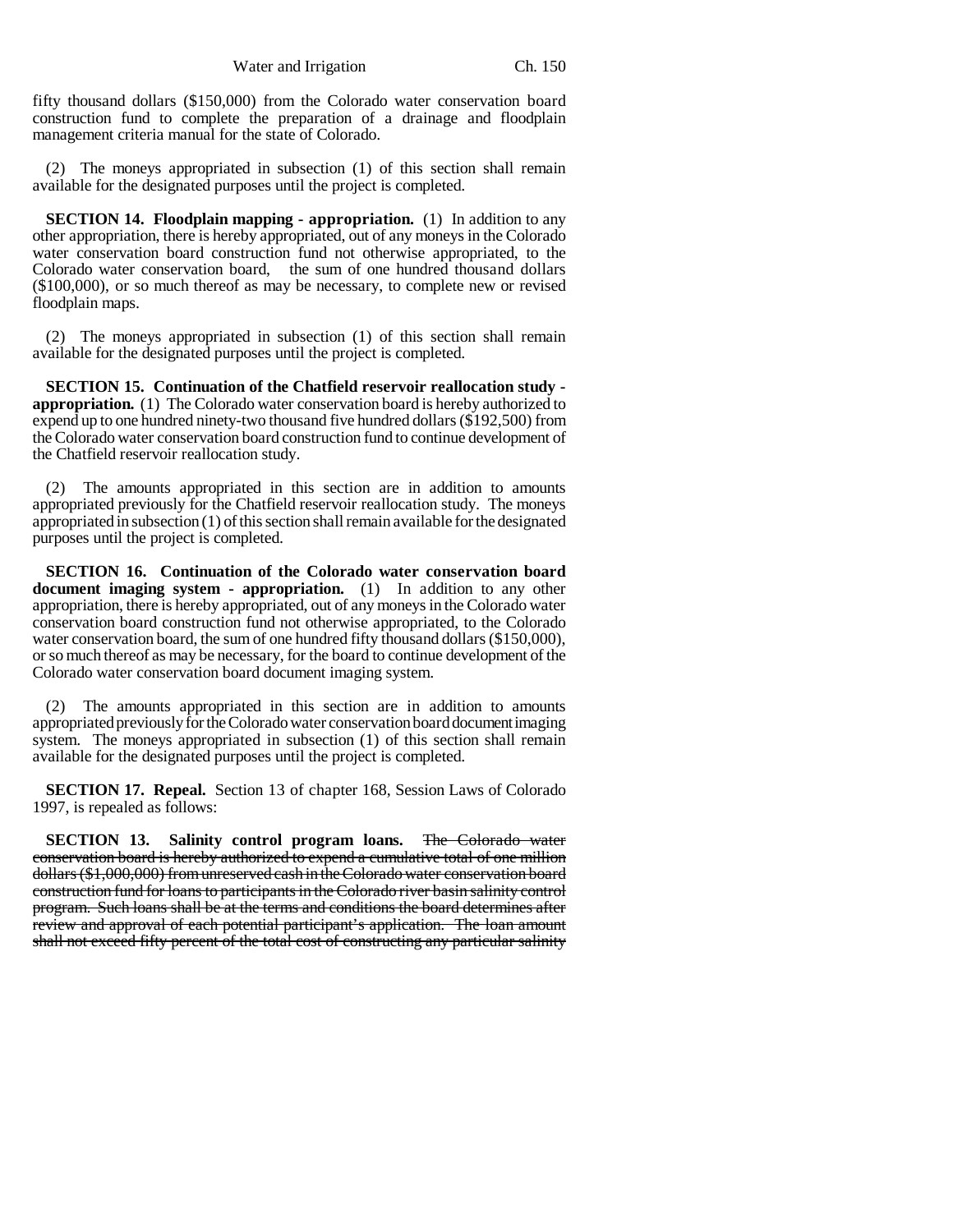control project.

**SECTION 18. Repeal.** 37-60-122.7 (1), (2), (3), and (4), Colorado Revised Statutes, are repealed as follows:

**37-60-122.7. Feasibility study small grant fund - creation.** (1) There is hereby created in the state treasury the small project loan fund. The state treasurer is hereby authorized and directed to transfer two million dollars from the Colorado water conservation board construction fund to the small project loan fund.

 $(2)$  (a) The Colorado water conservation board is authorized to make loans from the small project loan fund in a maximum amount of one hundred thousand dollars for small projects if it determines that delay would result in undue hardship on the borrower. These loans shall not require prior general assembly approval, and shall be approved by the board for the purpose of avoiding undue delay in completion of the project.

(b) The total amount of loans from the small project loan fund shall not exceed one million dollars in any fiscal year.

(3) The board shall submit to the general assembly a written determination of the basis for each loan from the small project loan fund not later than December 1 of the year in which the loan was made.

(4) The moneys in the small project loan fund are hereby continuously appropriated to the board for loans in compliance with subsections  $(1)$  to  $(3)$  of this section. All interest derived from the investment of moneys in the small project loan fund shall be credited to the Colorado water conservation board construction fund. Any balance remaining in the small project loan fund at the end of any fiscal year shall remain in the fund and shall not revert to the Colorado water conservation board construction fund.

**SECTION 19. Small project loan fund appropriation transfer.** Any unreserved moneys in the small project loan fund and repayments of loans from such fund shall be returned to the Colorado water conservation board construction fund.

**SECTION 20.** The introductory portion to 37-60-122 (1) and 37-60-122 (1) (b), Colorado Revised Statutes, are amended to read:

**37-60-122. General assembly approval.** (1) Funds MONEYS in the Colorado water conservation board construction fund shall be expended in the following manner and under the following circumstances:

(b) The general assembly may authorize such projects as it deems to be to the advantage of the people of the state of Colorado and shall direct the board to proceed with said projects in the priorities established by the general assembly under terms approved by the general assembly. THE BOARD IS AUTHORIZED TO MAKE LOANS WITHOUT GENERAL ASSEMBLY APPROVAL IN AMOUNTS NOT TO EXCEED ONE MILLION DOLLARS. THE UNAPPROPRIATED BALANCE OF MONEYS IN THE COLORADO WATER CONSERVATION BOARD CONSTRUCTION FUND AND THE STATE SEVERANCE TAX TRUST FUND PERPETUAL BASE ACCOUNT SHALL BE AVAILABLE AND CONTINUOUSLY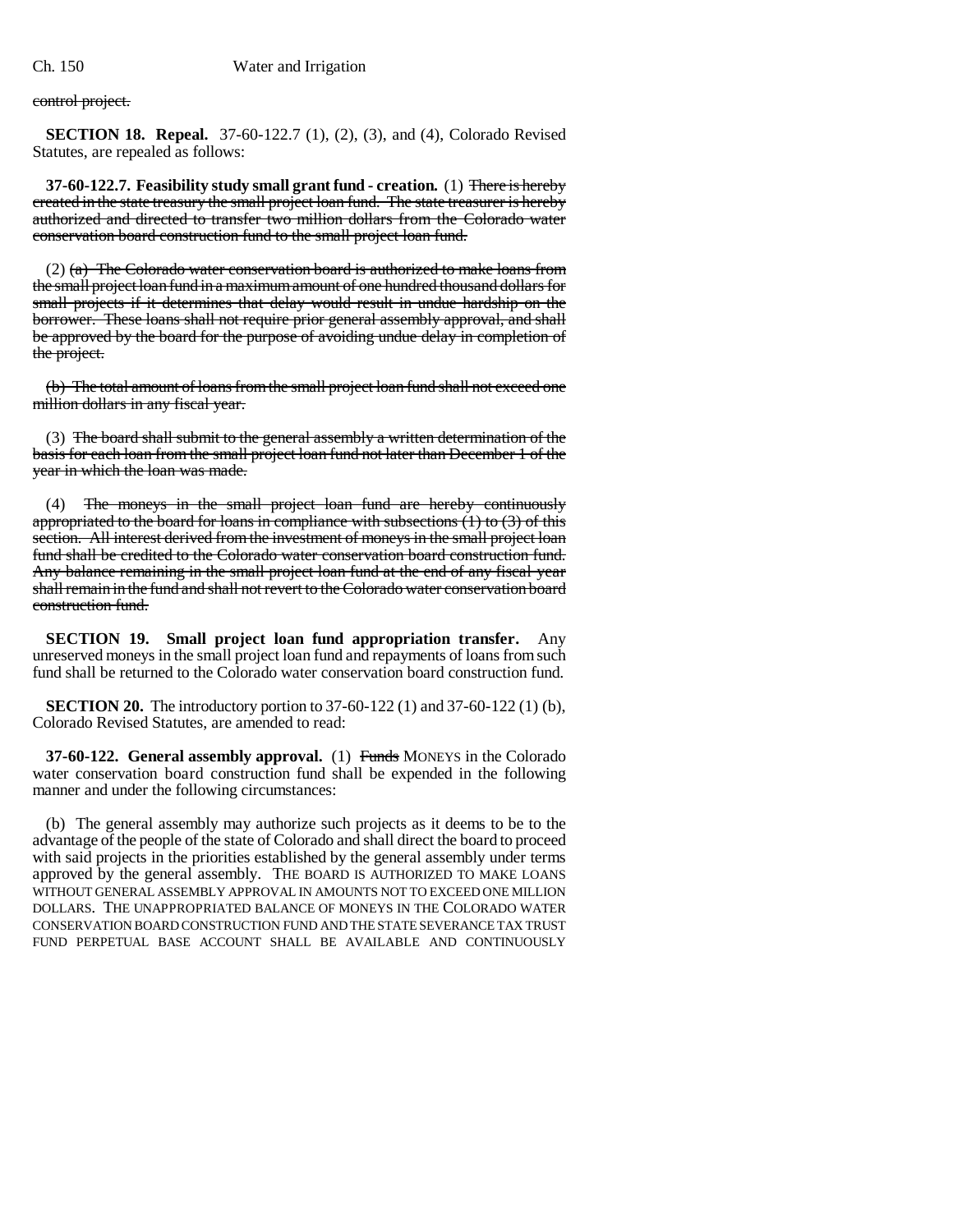APPROPRIATED FOR THIS PURPOSE. THE BOARD SHALL SUBMIT A WRITTEN DETERMINATION OF THE BASIS FOR SUCH PROJECT LOANS TO THE GENERAL ASSEMBLY BY JANUARY 15 OF THE YEAR FOLLOWING THE YEAR IN WHICH THE LOAN WAS MADE.

**SECTION 21. Restoration of emergency infrastructure repair cash fund balance.** A total of two million dollars (\$2,000,000), or so much thereof as may be necessary, shall be transferred by the state treasurer from unreserved cash in the Colorado water conservation board construction fund to the emergency infrastructure repair loan fund in order to restore the balance in the emergency infrastructure repair cash fund to two million dollars (\$2,000,000).

**SECTION 22.** 37-60-122.6 (1), Colorado Revised Statutes, is amended to read:

**37-60-122.6. Emergency infrastructure repair cash fund - authorization.** (1) There is hereby created in the state treasury the emergency infrastructure repair cash fund, referred to in this section as the "emergency fund". The state treasurer is hereby authorized and directed to transfer two million dollars from the water conservation board construction fund to the emergency fund. The Colorado water conservation board is authorized to make loans from the emergency fund for projects that it determines are necessary to avoid unreasonable risk of injury or damage to human health or well-being or to property or crops when the board also determines that the emergency condition is not the result of negligence in the operation or maintenance of the infrastructure. Such emergency projects may provide a partial, temporary, or permanent and complete solution to the emergency condition. However, the viability or success of such emergency projects may not be dependent upon further appropriations or loans. Any partial or temporary solution to an emergency condition must be one that is sensible and functional on its own merits without regard to the prospect of further state funding. The board shall submit to the general assembly a written determination of the basis for each loan from the emergency fund not later than December 1 JANUARY 15 of the year FOLLOWING THE YEAR in which such loan was made. The moneys in the emergency fund are hereby continuously appropriated to the board for emergency infrastructure purposes consistent with the definition of "emergency" in section 20 (2) (c) of article  $\overline{X}$  of the state constitution, including, but not limited to, the immediate availability of funds MONEYS for emergency repairs to raw water storage systems, raw water transmission systems, or both such storage and transmission systems. All interest derived from loans and the investment of moneys in the emergency fund shall be credited to the Colorado water conservation board construction fund. Any balance IN EXCESS OF TWO MILLION DOLLARS remaining in the emergency fund at the end of any fiscal year shall remain in the BE CREDITED TO THE COLORADO WATER CONSERVATION BOARD CONSTRUCTION fund.

**SECTION 23. Restoration of flood response fund balance.** A total of one hundred fifty thousand dollars (\$150,000), or so much thereof as may be necessary, shall be transferred by the state treasurer from unreserved cash in the Colorado water conservation board construction fund to the flood response fund to restore the balance in the flood response fund to one hundred fifty thousand dollars (\$150,000).

**SECTION 24. Appropriations to the Colorado river recovery program loan** fund. (1) In addition to any other appropriation, there is hereby appropriated, out of any moneys in the Colorado river recovery program loan fund not otherwise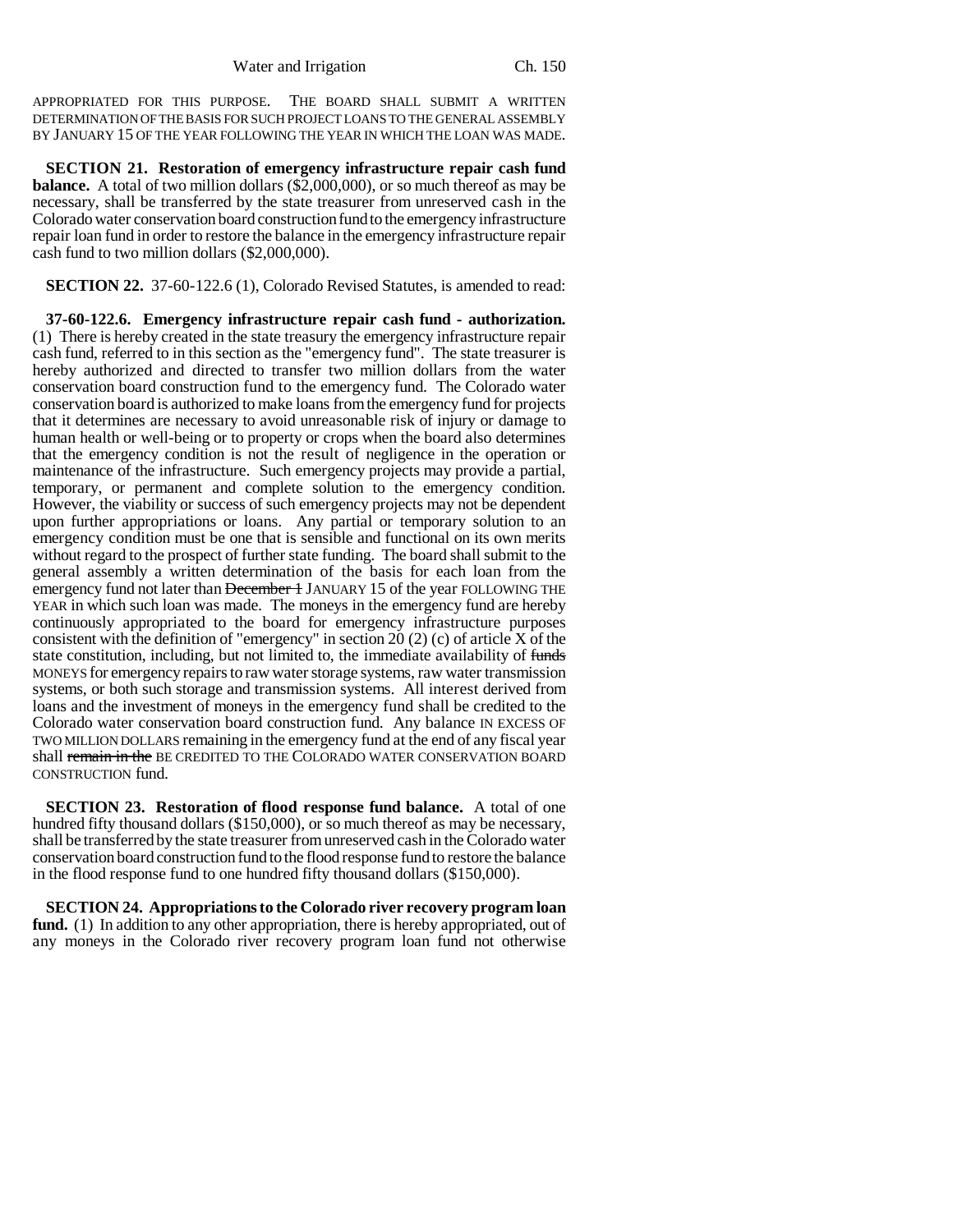appropriated, to the Colorado river recovery program loan fund created in section 37-60-122.9, Colorado Revised Statutes, the sum of two million dollars (\$2,000,000), for the continued implementation of section 37-60-122.9, Colorado Revised Statutes.

(2) The moneys appropriated in subsection (1) of this section shall remain available for the designated purposes until the project is completed.

**SECTION 25. Water education foundation - authorization and appropriation.** (1) In addition to any other appropriation, there is hereby appropriated, out of any moneys in the Colorado water conservation board construction fund not otherwise appropriated, to the Colorado water conservation board, the sum of two hundred fifty thousand dollars (\$250,000), for the establishment of a water education foundation and continued support of water education programs by means of a grant to the Colorado Water Congress. The purpose of the board's funding is to promote a better understanding of water issues through educational opportunities and resources so Colorado citizens will understand water as a limited resource and will make informed decisions.

(2) Following the establishment of the water education foundation, in addition to any other appropriation, the Colorado water conservation board is hereby authorized, from the water conservation board construction fund, to annually provide one hundred fifty thousand dollars (\$150,000) to the foundation.

(3) The moneys referred to in subsections (1) and (2) of this section are hereby continuously appropriated to the board for the purposes established in this section.

(4) The board shall review the purposes of this section annually and is hereby authorized to cease providing moneys in the following year, after providing notice to the Colorado Water Congress, if in its discretion, the board determines the purposes for which this section is established have ceased. The board may set terms and conditions as it deems appropriate concerning the annual expenditure of moneys.

**SECTION 26. Colorado river delta in Mexico consultation - appropriation.** (1) In addition to any other appropriation, there is hereby appropriated, out of any moneys in the Colorado water conservation board construction fund not otherwise appropriated, to the Colorado water conservation board, the sum of one hundred thousand dollars (\$100,000), or so much thereof as may be necessary, for operating expenses and activities of Colorado's representatives associated with the international boundary and water commission, the Mexican delta, and Minute 306 to the 1944 treaty with Mexico.

(2) The moneys appropriated in subsection (1) of this section shall remain available for the designated purposes until the project is completed.

**SECTION 27. Restoration of fish and wildlife resources fund balance.** A total of five million dollars (\$5,000,000), or so much thereof as may be necessary, shall be transferred by the state treasurer from unreserved cash in the Colorado water conservation board construction fund to the fish and wildlife resources fund in order to restore the balance in the fish and wildlife resources fund to five million dollars (\$5,000,000).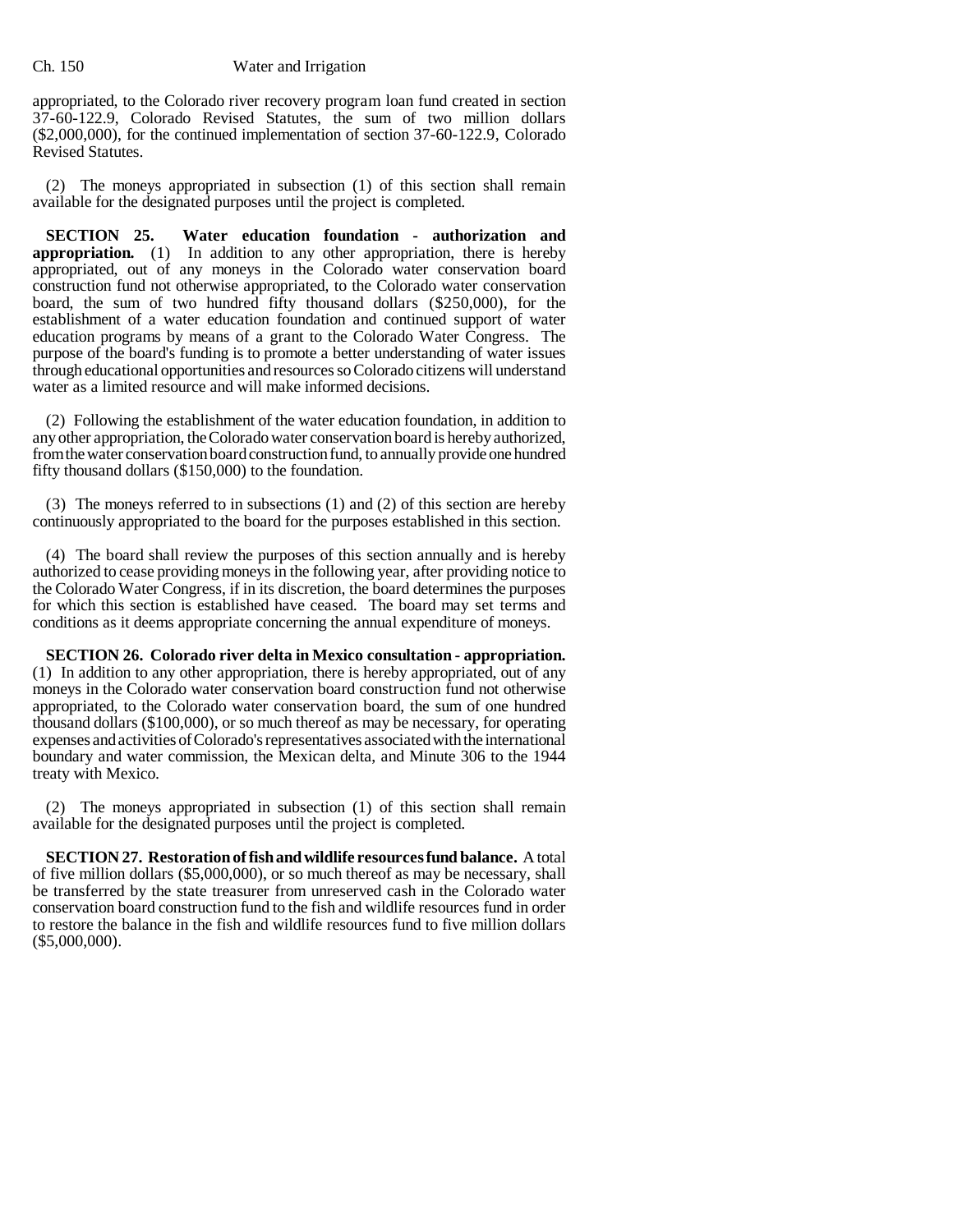**SECTION 28.** 37-60-122.2, Colorado Revised Statutes, is amended BY THE ADDITION OF A NEW SUBSECTION to read:

**37-60-122.2. Fish and wildlife resources - legislative declaration - fish and wildlife resources fund - authorization.** (5) THE GENERAL ASSEMBLY HEREBY RECOGNIZES THE ROLE INSTREAM FLOWS AND RIVER RESTORATION PROJECTS PLAY IN MITIGATING THE EFFECTS OF THE CONSTRUCTION, OPERATION, AND MAINTENANCE OF WATER DIVERSION. DELIVERY. AND STORAGE FACILITIES. THEREFORE. THE WATER DIVERSION, DELIVERY, AND STORAGE FACILITIES. COLORADO WATER CONSERVATION BOARD AND THE OPERATORS OF EXISTING WATER DIVERSION, DELIVERY, OR STORAGE FACILITIES PROJECTS ARE HEREBY AUTHORIZED TO APPLY DIRECTLY TO THE BOARD FOR MONEYS FOR PROJECTS TO CARRY OUT THE PURPOSES OF THIS SECTION. THE BOARD IS AUTHORIZED TO GRANT SUCH MONEYS IF IT FINDS THAT SUCH PROJECTS WILL FURTHER THE PURPOSES OF THIS SECTION.

**SECTION 29.** 37-60-119 (2) and (3), Colorado Revised Statutes, are amended to read:

**37-60-119. Construction of water and power facilities - contracts with and charges against users.** (2) The board may, subject to the provisions in section 37-60-122, enter into contracts for the use of, or to loan moneys to enable the construction, rehabilitation, enlargement, or improvement of, said flood control, water, power, and any related recreational facilities, excluding domestic water treatment and distribution systems, with any agency or political subdivision of this state or the federal government, with individuals, with corporations, or with organizations composed of citizens of this state. Any such contracts may provide for such charges to the using entity as, in the opinion of the board, are necessary and reasonable to recover the board's capital investment, together with operational, maintenance, and interest charges over the term of years agreed upon by contract. Interest charges shall be recommended by the board at between zero and seven percent on the basis of the project sponsor's ability to pay and the significance of the project to the development and protection of the water supplies of the state. Any such INTEREST charges so collected shall be credited to and made a part of the Colorado water conservation board construction fund. ANY OTHER CHARGES, AS DETERMINED APPROPRIATE BY THE BOARD, SHALL BE CONTINUOUSLY APPROPRIATED TO THE COLORADO WATER CONSERVATION BOARD FOR SUPPLEMENTAL OPERATIONAL EXPENDITURES.

(3) To promote the efficient management and operation of agricultural and multipurpose water systems, the board is authorized to expend up to five hundred thousand dollars as demonstration grants on a fifty percent cost sharing basis for projects to improve water management or to reduce the operational costs of such systems.

**SECTION 30.** 37-60-120 (2) and (3), Colorado Revised Statutes, are amended to read:

**37-60-120. Control of projects - contractual powers of board.** (2) The sponsor of a project may not initiate or incur costs for final designs and specifications for a project, nor award a contract for, proceed with, or in any manner incur costs for construction of a project, until such sponsor has complied with all procedures and requirements of the board. If a sponsor fails to comply with the board's procedures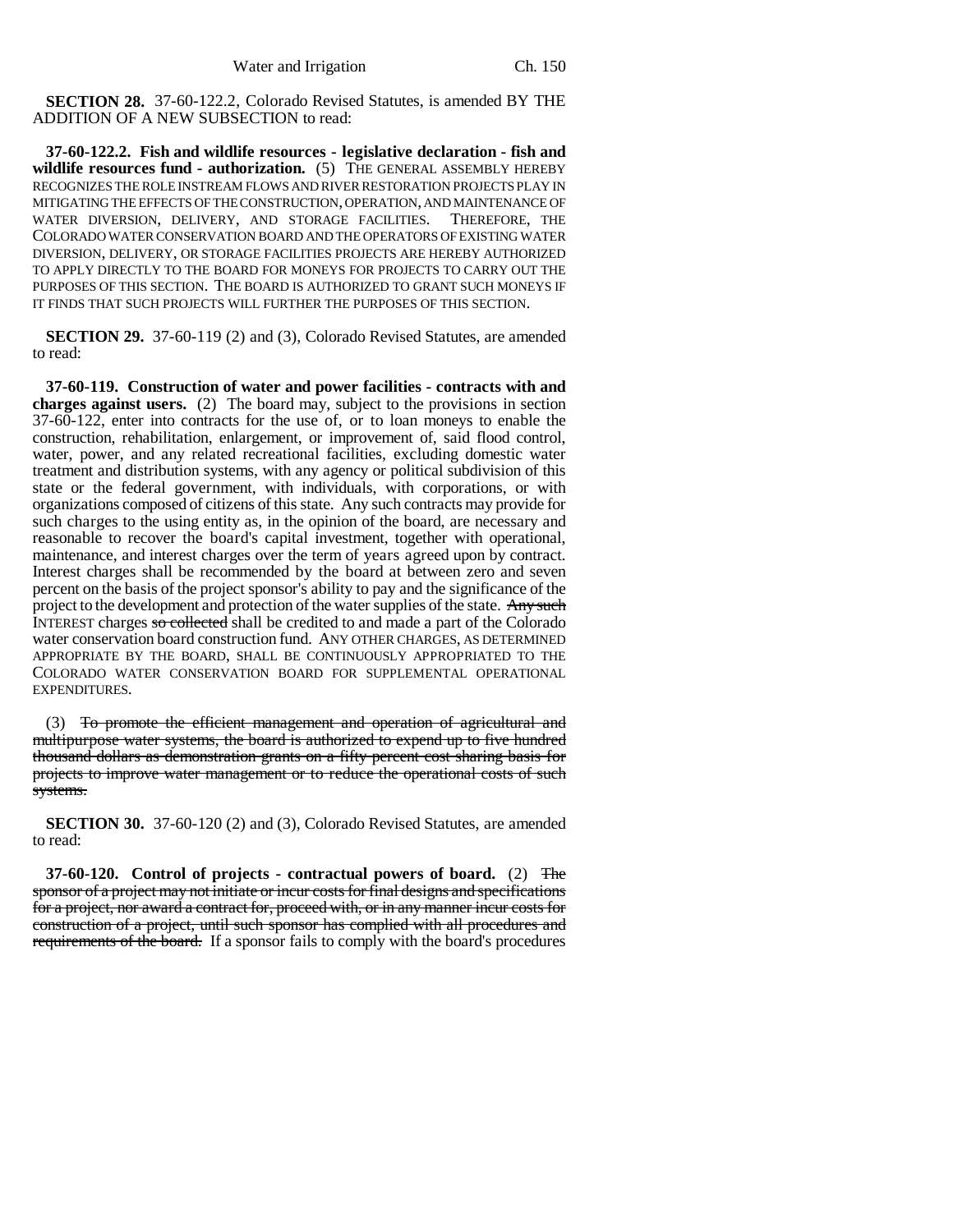### Ch. 150 Water and Irrigation

and requirements, the board may, at its discretion, withhold or terminate all or a portion of the board's financial contribution to or loan for a project, notwithstanding the authorization of the same by the general assembly, or the board may require such assurances from the project sponsor as the board deems necessary in order to adequately protect the board's investment in a project.

(3) The board may adjust the authorized interest rate, extend the authorized repayment period for any project, and OR defer one or more annual payments if, in the board's opinion, the entity requesting such adjustment, extension, and deferment demonstrates that it has encountered significant and unexpected financial difficulties and that it has been duly diligent in its efforts to comply with the repayment provisions of its contract with the board.

**SECTION 31.** 37-60-121(1) (b) (II), (1) (b) (IV), (1) (b) (V), and (3), Colorado Revised Statutes, are amended to read:

**37-60-121. Colorado water conservation board construction fund - creation of - nature of fund - funds for investigations - contributions - use for augmenting the general fund - funds created.** (1) (b) In the consideration of making expenditures from the fund, the board shall be guided by the following criteria:

(II) The balance of the moneys available to the fund shall be devoted to projects for the repair and rehabilitation of existing water storage and delivery systems, controlled maintenance of the satellite monitoring system authorized pursuant to section 37-80-102 (10), and for investment in water management activities and studies; as provided in section 37-60-119 (3);

(IV) The board shall participate in only those projects which THAT can repay the board's investment. SERVICE CHARGES AND OTHER TERMS OF REPAYMENT SHALL BE ESTABLISHED BY THE BOARD. Grants shall not be made, unless specifically authorized by the general assembly acting by bill. and service charges and other terms of repayment shall be established by the board.

(V) All other means of financing shall be thoroughly explored before use is made of fund moneys;

(3) (a) THE BOARD MAY RECEIVE AND EXPEND contributions of money, property, or equipment may be received and expended from any county, municipality, federal agency, water conservation district, metropolitan water district, conservancy district, water users' association, person, or corporation SOURCE for use in making investigations, contracting projects, or otherwise carrying out the purposes of sections 37-60-119 to 37-60-122.

(b) TO ACCEPT, ALLOCATE, EXPEND, AND OTHERWISE USE CONTRIBUTIONS AND DONATIONS OF MONEY, PROPERTY, OR EQUIPMENT FROM ANY SOURCE TO CARRY OUT THE PURPOSES OF THIS ARTICLE AND SECTION 37-92-102 (3). SUCH CONTRIBUTIONS ARE HEREBY CONTINUOUSLY APPROPRIATED TO THE BOARD FOR THE PURPOSES ESTABLISHED BY THIS SECTION.

**SECTION 32. Repeal.** 37-60-122.4, Colorado Revised Statutes, is repealed as